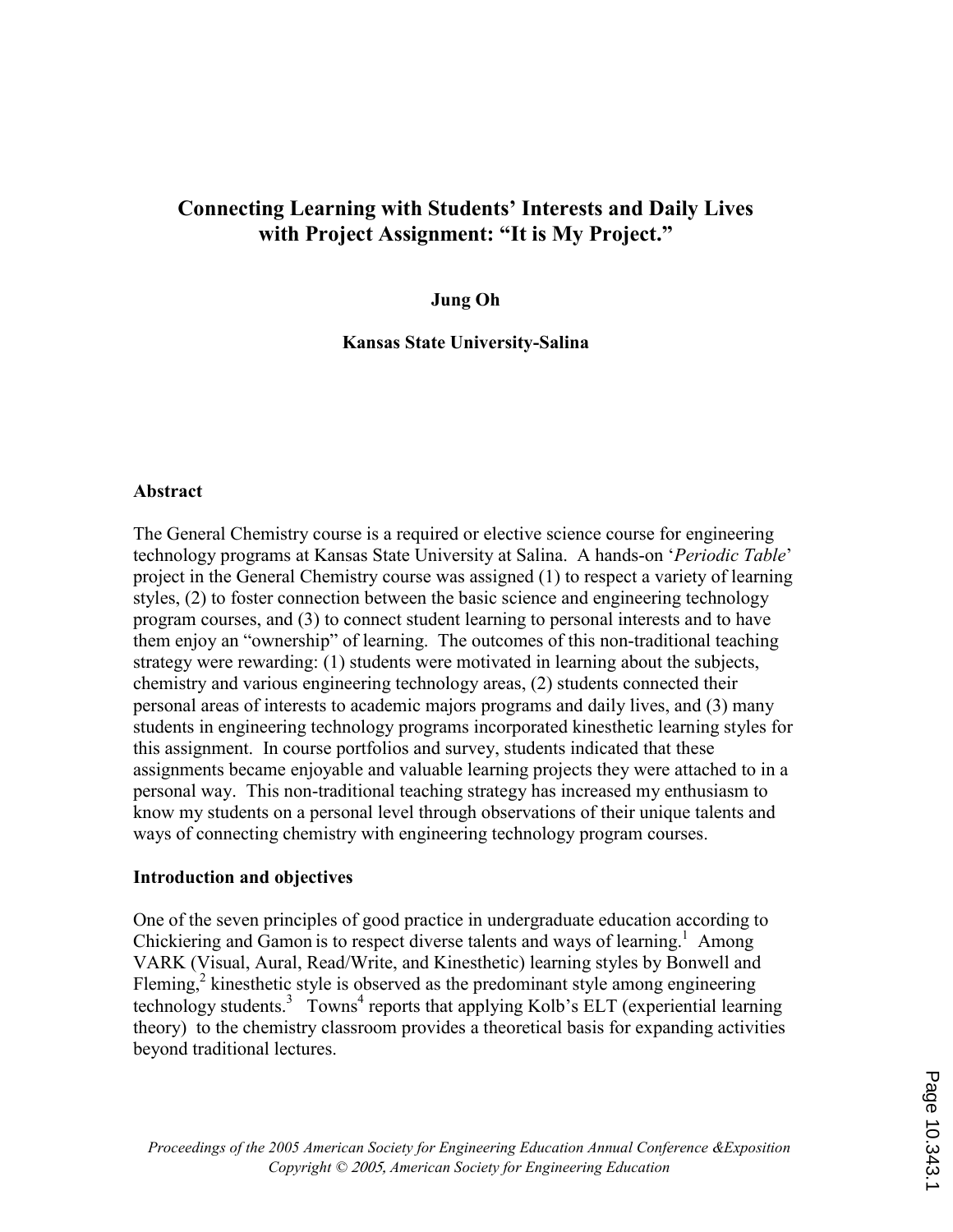The General Chemistry course is a required or elective science course for engineering technology programs at Kansas State University at Salina and is considered as an Undergraduate General Education (UGE) course (http://www.k-state.edu/catl/uge/<sup>5</sup>). UGE courses are to incorporate an active learning environment, an experiential context for whatever is studied, and to provide an opportunity for students to connect ideas.

The periodic table, one of most important chemistry references, is displayed in almost every chemistry classroom and laboratory and presented in most chemistry textbooks. The standard periodic table lists atomic symbols, atomic numbers and atomic masses for each element. With only symbols in the periodic table (e.g. potassium expressed as  $19K^{39.10}$ ), students sometimes have difficulty connecting the symbol, K, to the potassium metal.

A hands-on 'Periodic Table' project in General Chemistry course is assigned (1) to respect a variety of learning styles, (2) to foster connection between the basic science and engineering technology program courses students take, and (3) to connect student learning to personal interests and to have them enjoy an "ownership" of learning.

# Assignment and Students' Work Examples

This project assignment is introduced with the following information:

To complete this project successfully, you will need to thoroughly research the element that you choose and utilize your personal creativity. Your first task is to design a concise yet informative presentation in 10 cm by 10 cm block of a designated element from the periodic table. You can design your block as "cool" as you want as long as it has the atomic number, the element symbol, and the mass number. Secondly, you are to convey the information about the element in a creative report, such as a short story, poem, song, poster, pamphlet, model, mobile, CD, video clip, etc. Keep in mind that the project is to connect us to and help us understand the world around us in every day life.

Each student chooses his or her element at least one week before the assignment due date. The student element presentations are assembled as a wall display periodic table in the Science Center at K-State at Salina. Each student is asked to do a *better expression than* the previously displayed element to avoid similarity and redundancy of well-known elements. The creative presentations are shared in the class, at public outreach activities, and through the online course web site (http://Online.ksu.edu) to exhibit student work and to encourage diverse expression. Examples of student's periodic table blocks are shown in Figure1 and examples of student's creative projects are shown in Figure 2 on the next page. Student's creative projects have included Power Point presentations, short stories, poems, rap songs, posters, pamphlets, models, mobiles, video clips, wind chime, quilt, computer programming, games, puppet shows, and others.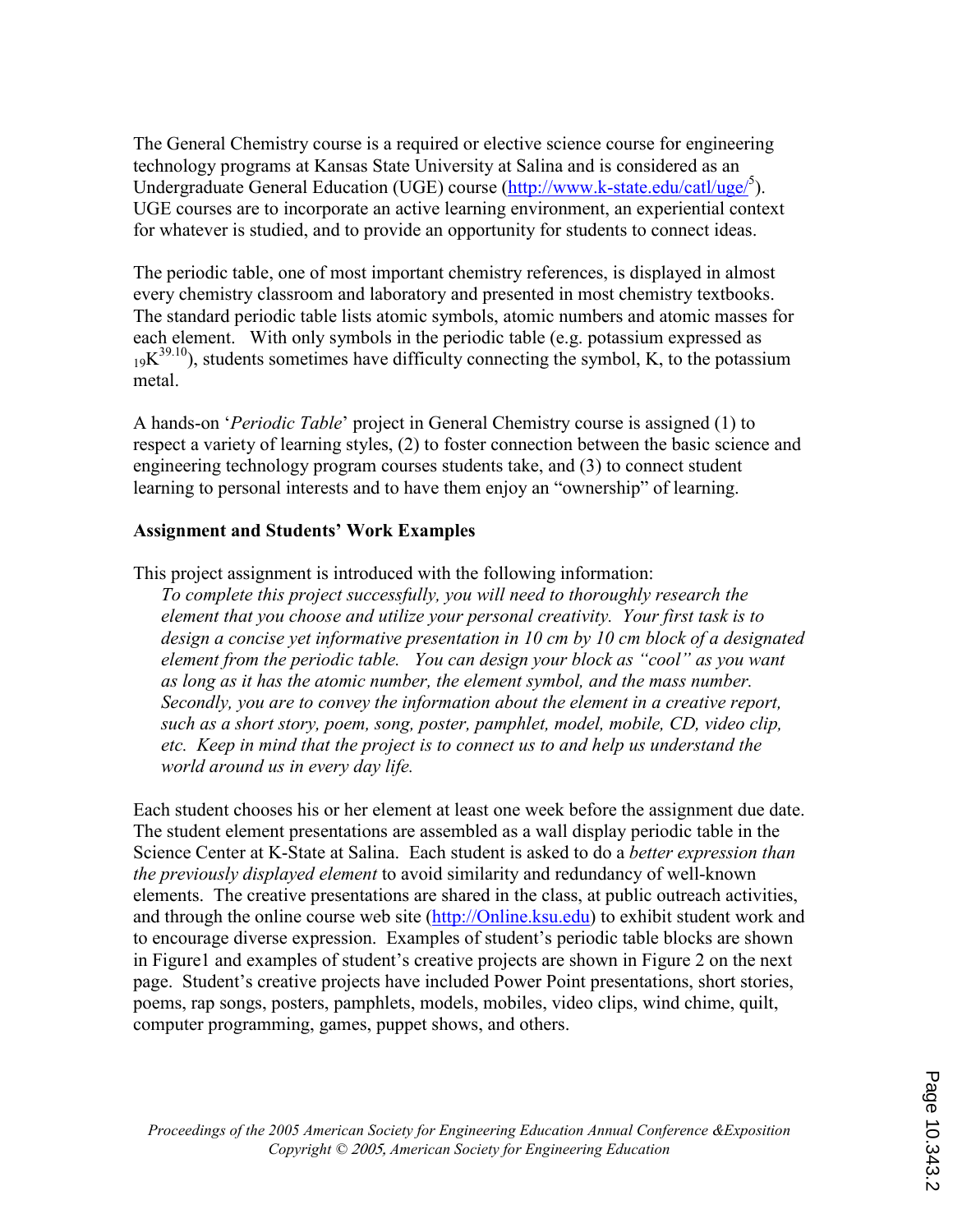

Connecting abstract symbols to daily life experiences (e.g. fluoride in toothpaste, neon lights, chlorine in swimming pools, nickel batteries, and aluminum cans).



Many students in engineering technology programs have connected the project to their major programs. For example, one student in the electronic engineering technology program milled a square of single sided circuit board with the front side solid sheet of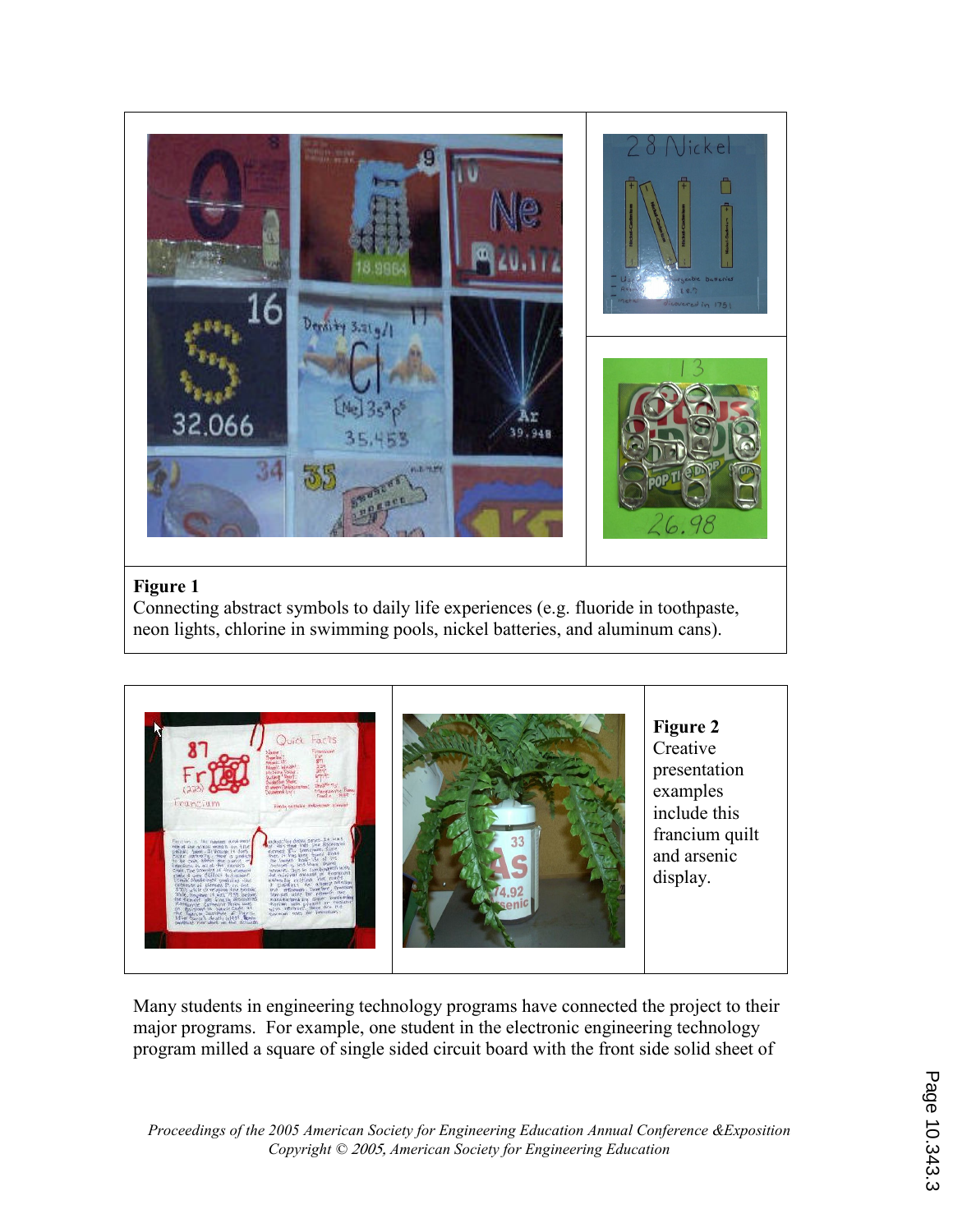copper, without sealing it intentionally so that it could oxidize naturally. One student in mechanical engineering technology program worked on a milling project with an aluminum sheet with the CNC (Computer Numerical Control) mill code to express the symbol (Al), and the other student designed a metal welding display for symbol (Ar) indicating the use of argon gas in welding. Students in computer systems technology utilized Visual Basic and C++ programming as tools to present information about their elements.

# **Outcomes**

The outcomes from this non-traditional teaching strategy were very rewarding. The students were motivated and enjoyed gathering and presenting information, and indicated that the assignment enhanced their learning. In a survey from 22 students in the CHM 110 (General Chemistry) course in Spring 2004, 73 % replied either "strongly agreed" or "agreed" that working on the *Periodic Table* project (gathering and presenting information) enhanced their learning. Additionally, 68 % answered as either "strongly agreed" or "agreed" that working on the Creative Project helped them connect their learning about chemistry to their personal interests.

Many students selected this project as a key piece in their course portfolio. In annotation, students described recognizing the responsibility for learning, utilizing previous learning from engineering courses, and enjoying different approach of learning. Following are a few excerpts from their annotations and comments, in their own words:

"Loved it! Really learned a lot about the element that way! It is my project."

 "This allowed me to work other area of expertise into my life that I haven't been able to use for long time."

"I researched for reliable information to use in my projects ---"

 "I learned a lot from this experience because I got to research an element to make my web page."

 "I was happy with this because my classes were relating to each other and I was finally seeing a correlation."

 "The poster project that I have done increased my interest about the subject." "Quilting is my most favorite hobby and I thoroughly enjoyed taking a very fun, creative and original way for me to present my research on francium by making the francium quilt."

"It allowed me to use my computer skills from previous classes."

I use this project as an instructional demonstration tool when teaching relevant topics in my classroom. For example, I take the copper periodic table piece to the classroom when discussing oxidation and reduction and electron configuration. I show the francium quilt with its unit cell drawing to talk about crystal structures. I display the projects to promote science and diversity awareness during public outreach activities, such as College Open House and TWIST (Teen Women in Science and Technology) Career Day at Kansas State University at Salina. In 2004, I shared this project, in its preliminary